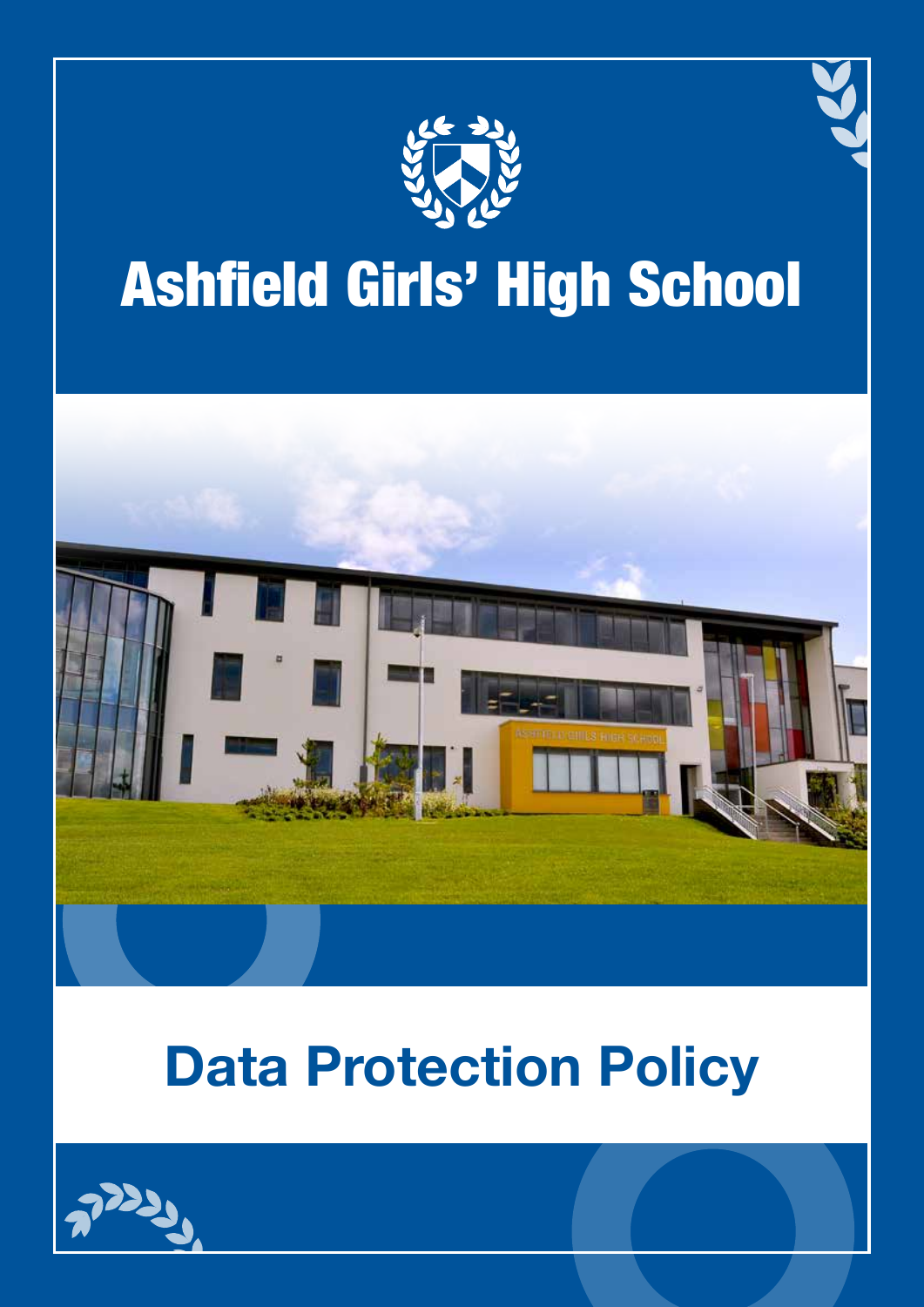**2**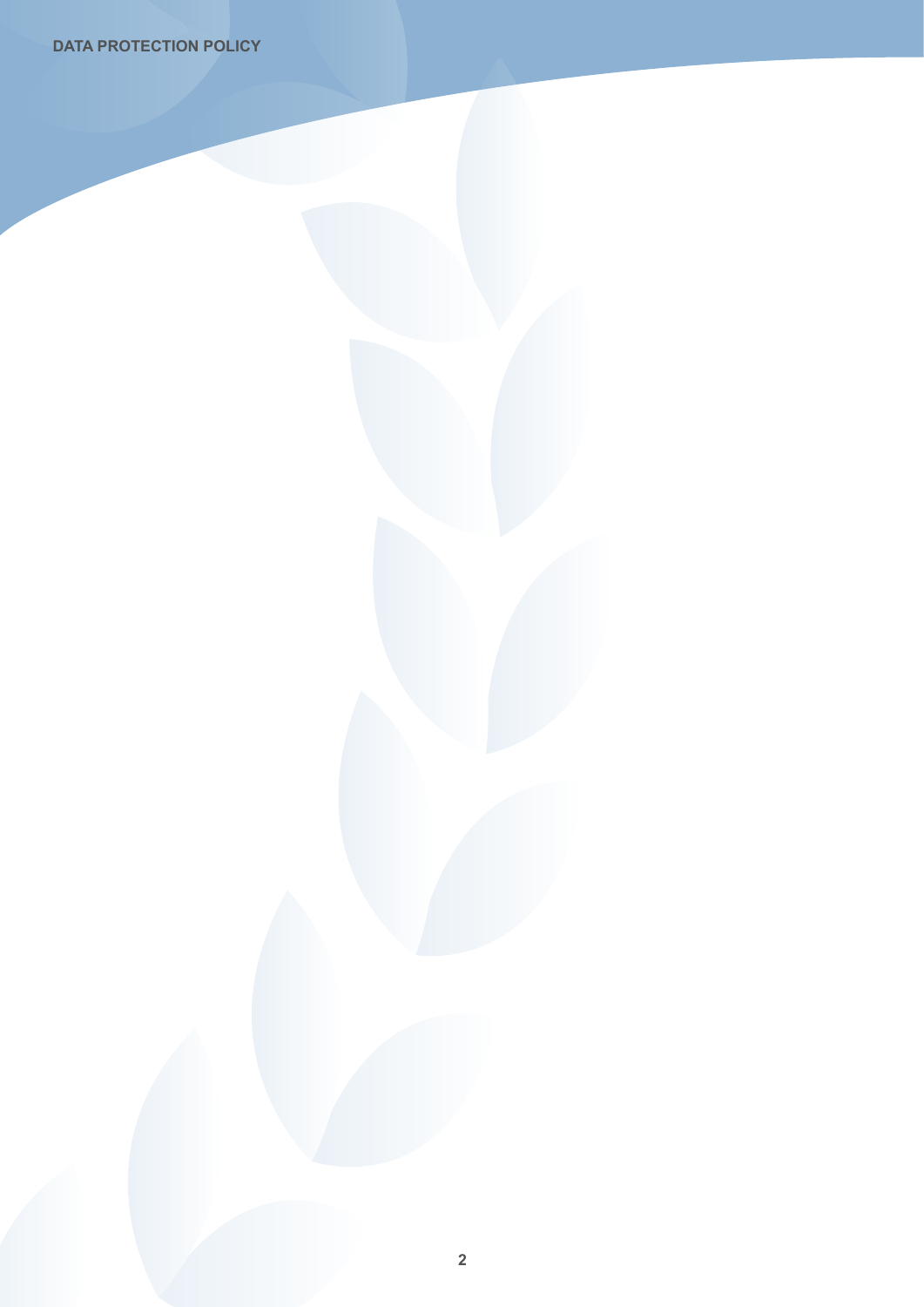**DATA PROTECTION POLICY**



**Data Protection Policy**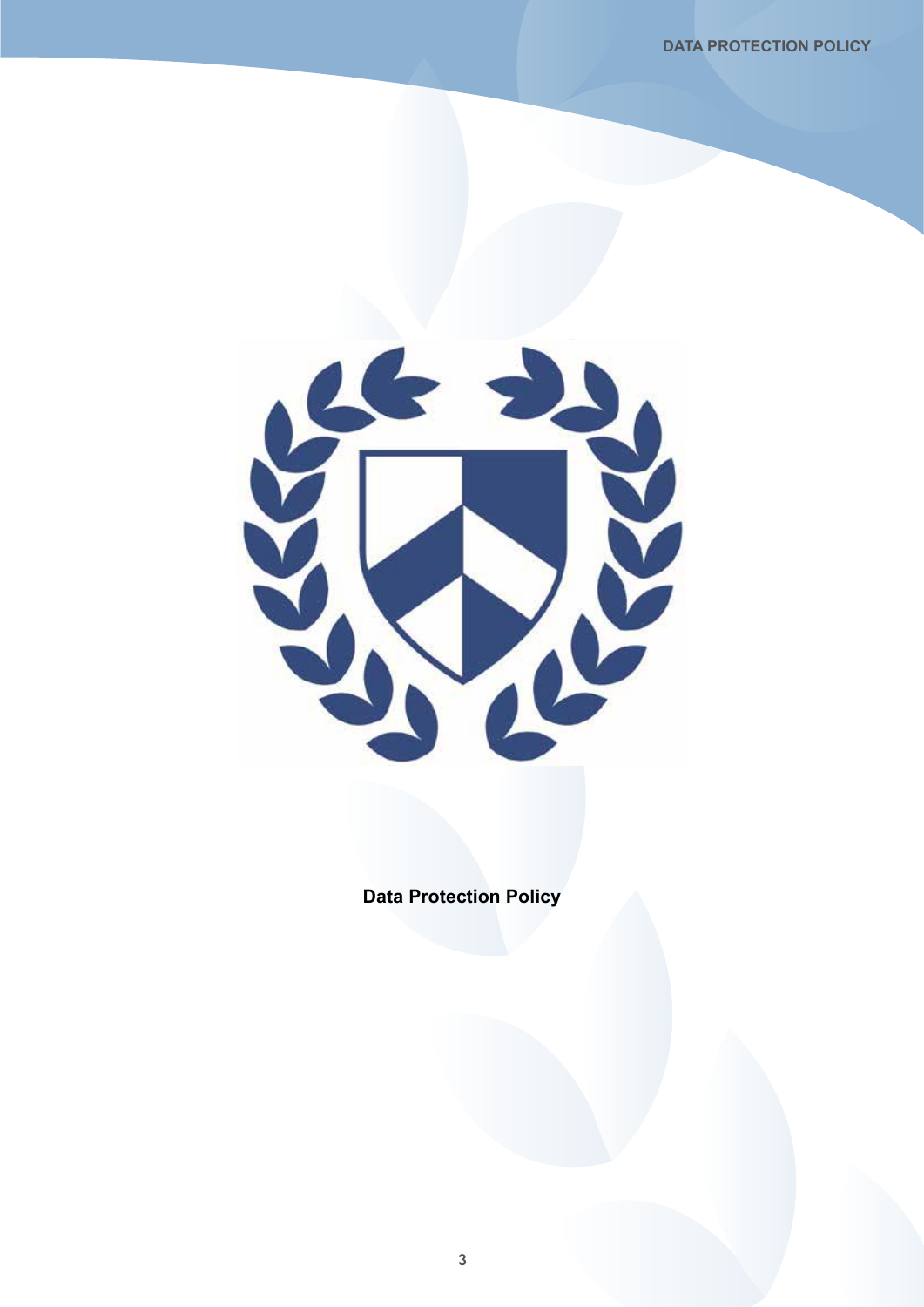### **EXECUTIVE STATEMENT**

At **Ashfield Girls' High School,** we believe privacy is important. We are committed to complying with our data protection obligations and to being concise, clear and transparent about how we obtain and use Personal Information and how (and when) we delete that information once it is no longer required.

We will review and update this data protection policy regularly in accordance with our data protection obligations.

Any queries in relation to this Policy or any of the matters referred to in it should be submitted to the Principal

The following policies, procedures and documents are also relevant to this Policy:

- Data Breach Management Procedure
- Subject Access Request Procedure
- Department of Education Document Disposal Schedule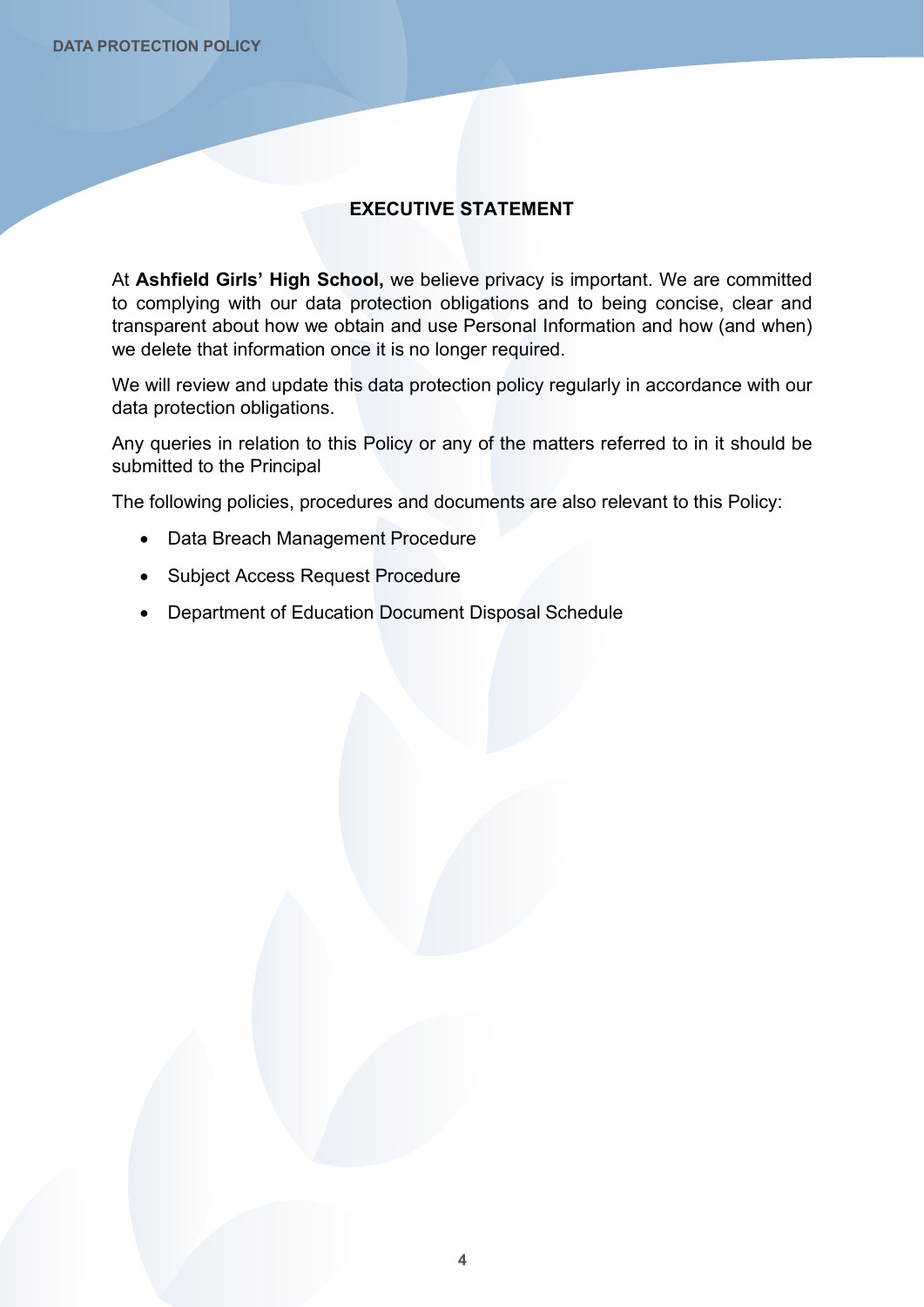### **DATA PROTECTION POLICY**

#### **1. Scope**

- 1.1. The School is subject to the General Data Protection Regulation (GDPR) which imposes obligations on the School as a data controller in relation to the protection, use, retention and disposal of Personal Information. This Policy sets out the procedures that are to be followed when dealing with Personal Information and applies to all Personal Information processed by or on behalf of Ashfield Girls' High School
- 1.2. You must read this Policy because it gives important information about:
	- 1.2.1. the data protection principles with which Ashfield Girls' High School must comply;
	- 1.2.2. what is meant by Personal Information and Special Category Data;
	- 1.2.3. how we gather, use and (ultimately) delete Personal Information and Special Category Data in accordance with the data protection principles;
	- 1.2.4. where more detailed Privacy Information can be found, e.g. about the Personal Information we gather and use about you, how it is used, stored and transferred, for what purposes, the steps taken to keep that information secure and for how long it is kept;
	- 1.2.5. your rights and obligations in relation to data protection; and
	- 1.2.6. the consequences of our failure to comply with this Policy.
- 1.3. Please refer to the School's privacy notices which are available on the school website under Parent Information and, where appropriate, to other relevant policies including in relation to examinations, Complaints policy and CCTV and which contain further information regarding the protection of Personal Information in those contexts.

#### **2. Data Protection Principles**

- 2.1. GDPR sets out the following principles with which any party handling Personal Information must comply. All Personal Information must be:
	- 2.1.1. processed lawfully, fairly and in a transparent manner;
	- 2.1.2. collected for specified, explicit and legitimate purposes only, and will not be further processed in a manner that is incompatible with those purposes; further processing for archiving purposes in the public interest, scientific or historical research purposes or statistical purposes shall not be considered to be incompatible with the initial purposes;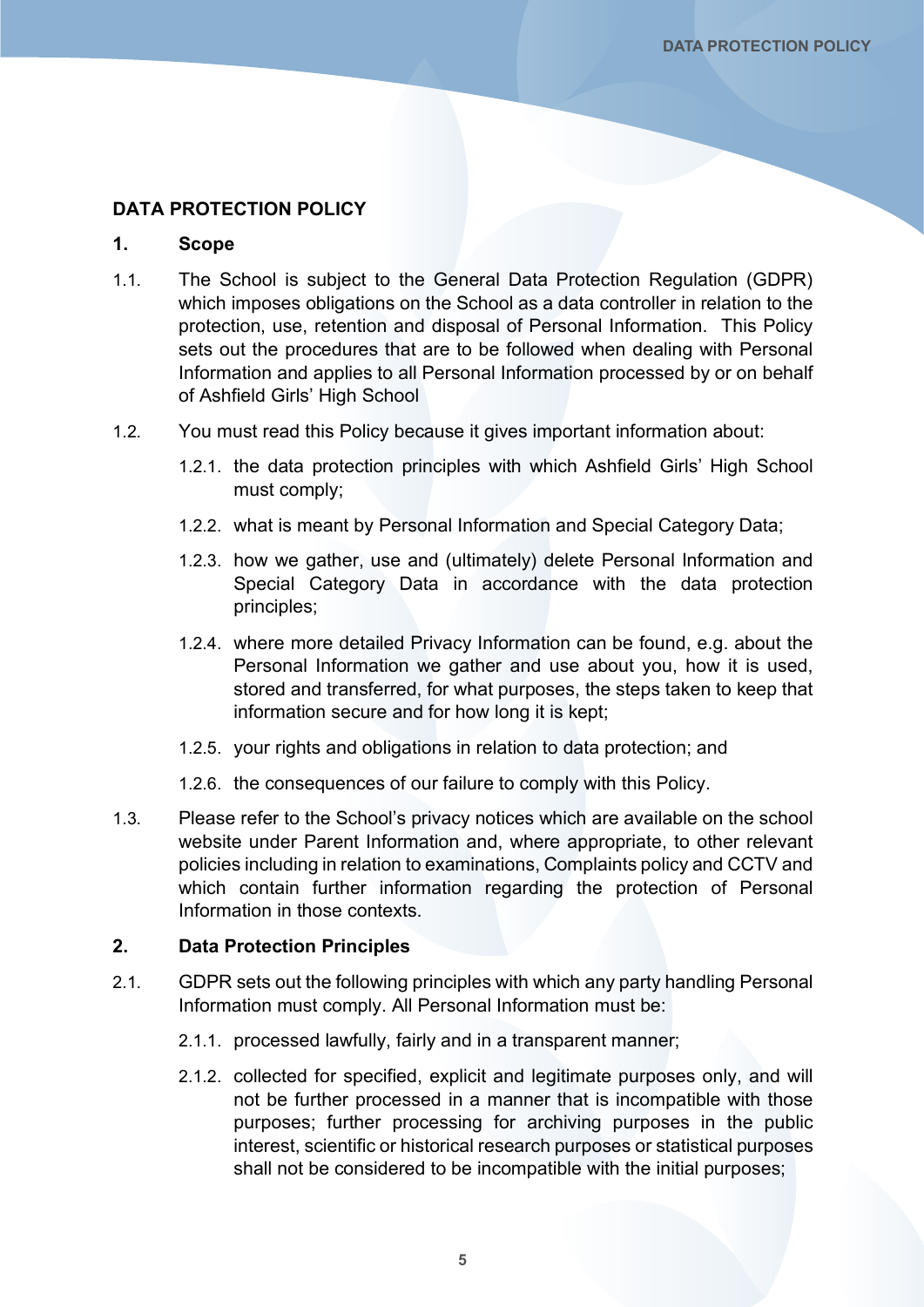- 2.1.3. adequate, relevant and limited to what is necessary in relation to the purposes for which it is processed;
- 2.1.4. accurate and, where necessary, kept up to date and take reasonable steps to ensure that inaccurate Personal Information are deleted or corrected without delay;
- 2.1.5. kept in a form which permits identification of individuals for no longer than is necessary for the purposes for which the information is processed; Personal Information may be stored for longer periods insofar as the data will be processed solely for archiving purposes in the public interest, scientific or historical research purposes subject to implementation of the appropriate technical and organisational measures required by GDPR in order to safeguard the rights and freedoms of the individual; and
- 2.1.6. processed in a manner than ensures appropriate security of the Personal Information, including protection against unauthorised or unlawful processing and against accidental loss, destruction or damage, using appropriate technical or organisational measures.

#### **3. Lawful, Fair and Transparent Processing**

- 3.1. The School will, before any processing of Personal Information starts for the first time, and then regularly while it continues:
	- 3.1.1. process the Personal Information on at least one of the following bases:

#### 3.1.1.1. **Consent:**

- the individual has given their express agreement to the processing of their Personal Information for one or more specific purposes;
- parental consent will be obtained for any child aged under 16 years old;

#### 3.1.1.2. **Contractual**:

• the processing is necessary for the performance of a contract to which the individual is party or in order to take steps at the request of the individual prior to entering into a contract;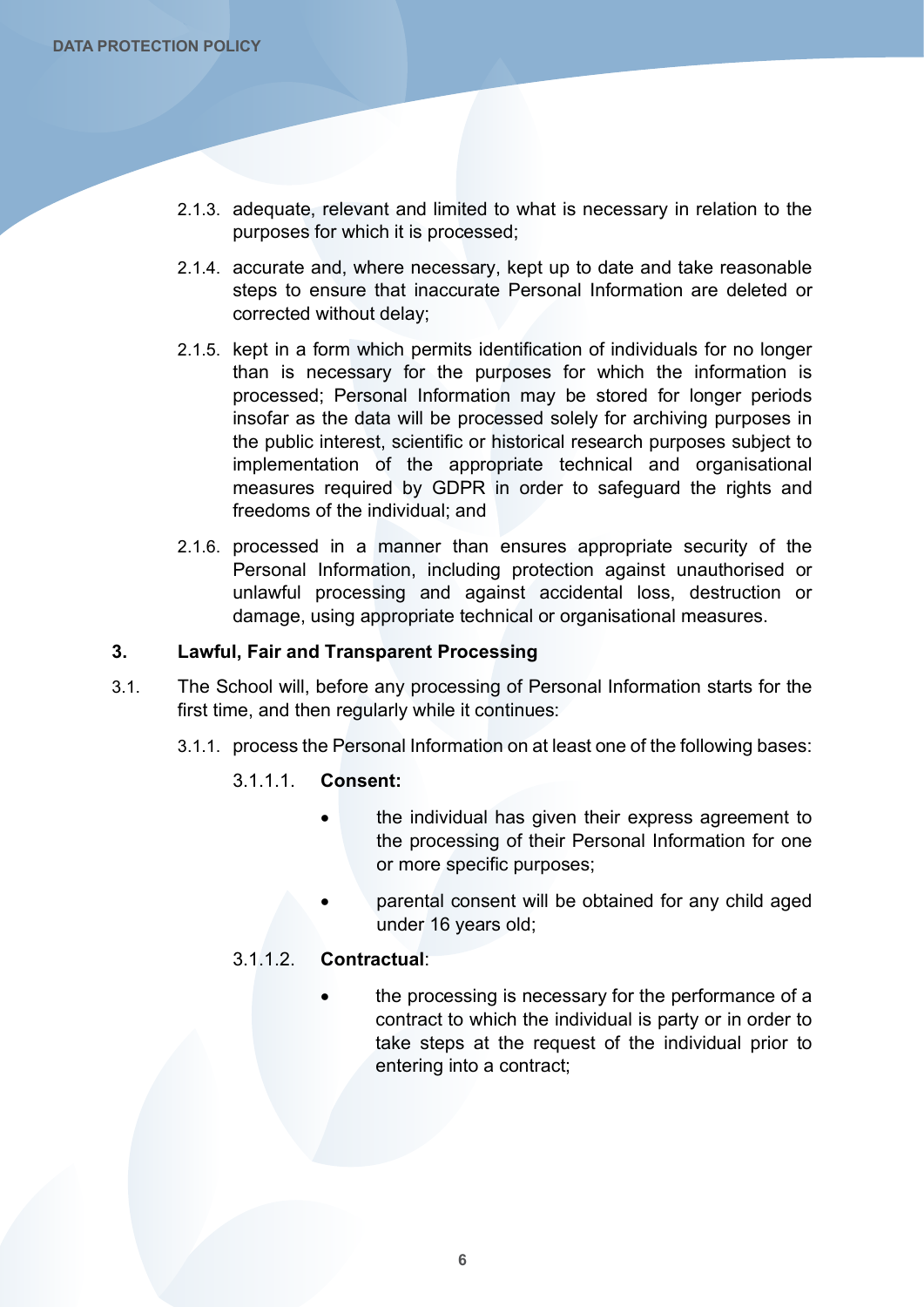### 3.1.1.3. **Legal Obligation**:

the processing is necessary for compliance with a legal obligation to which the School is subject;

#### 3.1.1.4. **Vital Interests**:

• the processing is necessary for the protection of the vital interests of the individual or another natural person; or

#### 3.1.1.5. **Public Interest**:

the processing is necessary for the performance of a task carried out in the public interest or exercise of official authority; or

#### 3.1.1.6. **Legitimate Interests**:

- the processing is necessary for the purposes of legitimate interests of the School or a third party, except where those interests are overridden by the interests of fundamental rights and freedoms of the individual, in particular where the individual is a child.
- 3.1.2. except where the processing is based on consent, satisfy ourselves that the processing is necessary for the purpose of the relevant lawful basis (i.e. that there is no other reasonable way to achieve that purpose);
- 3.1.3. document our decision as to which lawful basis applies to help demonstrate our compliance with the data protection principles;
- 3.1.4. include information about both the purposes of the processing and the lawful basis for it in our relevant privacy notices which are available on the school website under Parent Information;
- 3.1.5. where Special Category Data is processed, identify a lawful special condition for processing that information and document it; and
- 3.1.6. where criminal offence information is processed, identify a lawful condition for processing that information and document it.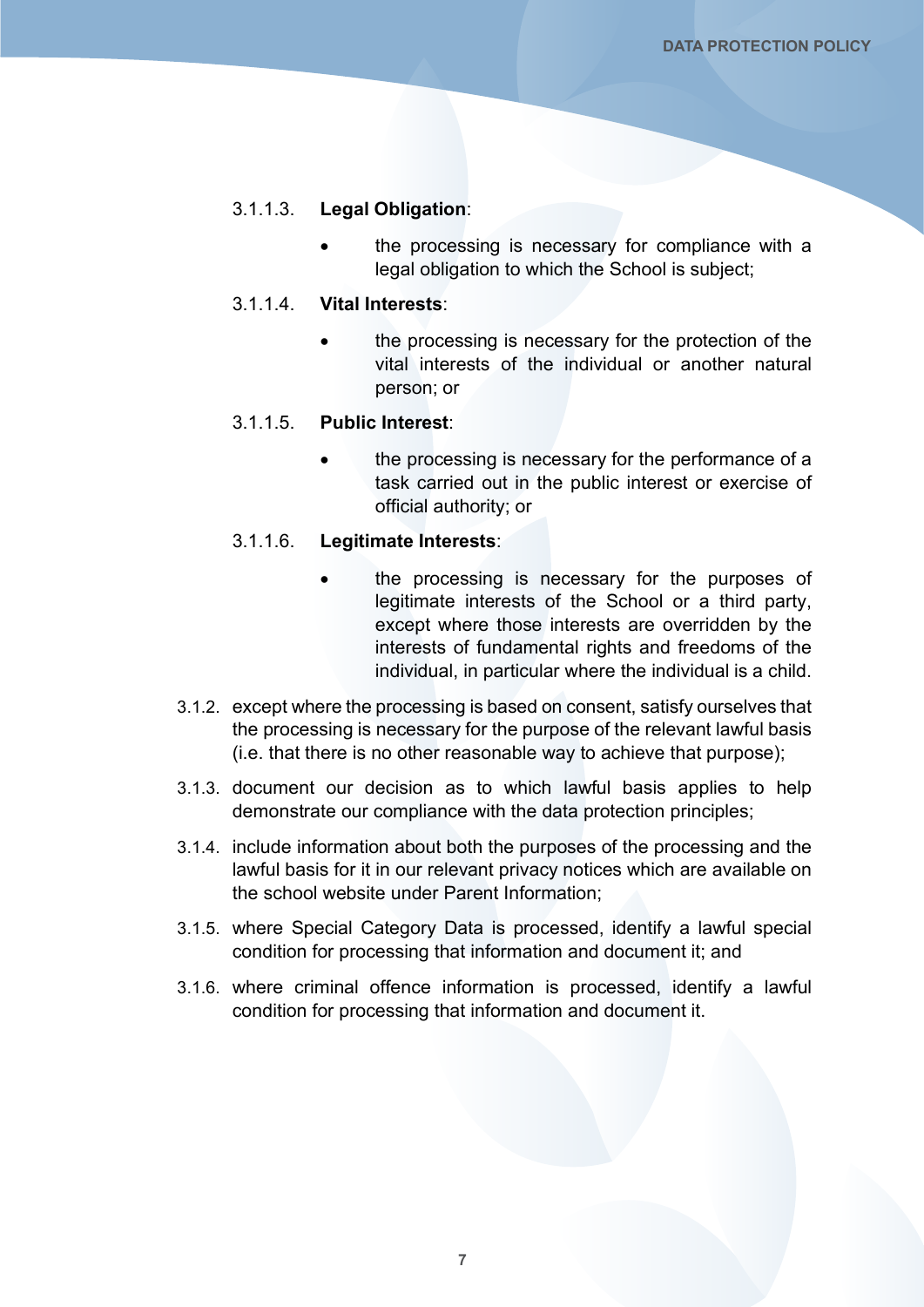#### **4. Rights of the Individual**

4.1. The GDPR states that individuals have the following rights in respect of the processing of their Personal Information:

#### 4.1.1. **The right to be informed**:

4.1.1.1. The School will keep individuals informed of its processing activities through its privacy notices which are available on the school website under Parent Information

#### 4.1.2. **The right of access**:

- 4.1.2.1. An individual may make a subject access request ("**SAR**") at any time to find out more about the Personal Information which the School holds on them. All SARs must be forwarded to the Principal via email, info@ashgirls.belfast.ni.sch.uk.
- 4.1.2.2. The School is required to respond to a SAR within one month of receipt but this can be extended by up to two months in the case of complex and/or numerous requests and, in such cases, the individual will be informed of the need for such extension. The School does not charge a fee for the handling of a straightforward SAR.

#### 4.1.3. **The right to rectification**:

4.1.3.1. If an individual informs the School that Personal Information held by the School is inaccurate or incomplete, the individual can request that it is rectified.

#### 4.1.4. **The right to erasure**:

- 4.1.4.1. An individual is entitled to request that the School ceases to hold Personal Information it holds about them.
- 4.1.4.2. The School is required to comply with a request for erasure unless the School has reasonable grounds to refuse.

#### 4.1.5. **The right to restrict processing**:

4.1.5.1. An individual is entitled to request that the School stops processing the Personal Information it holds about them in certain circumstances.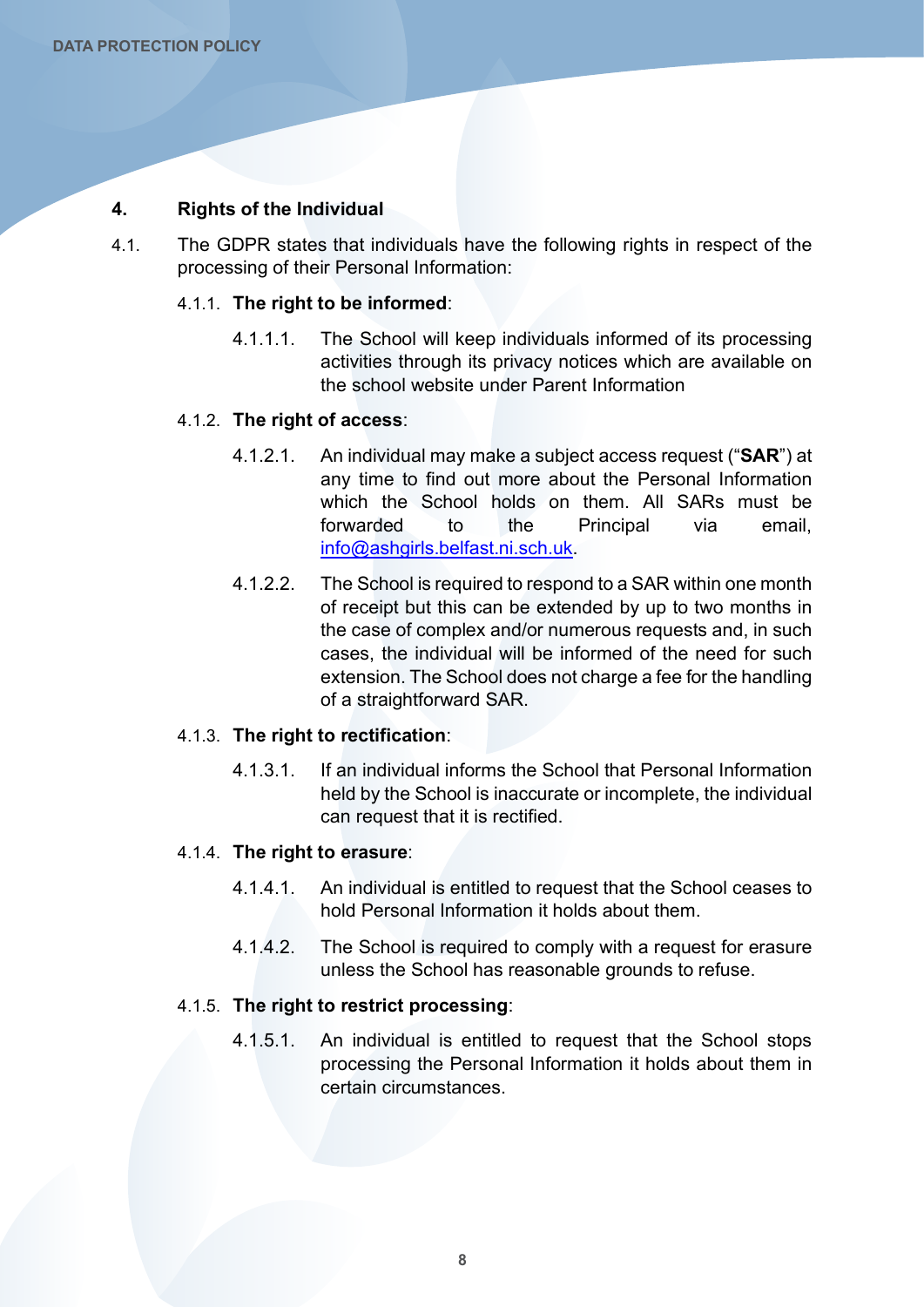#### 4.1.6. **The right to data portability:**

4.1.6.1. An individual has the right to receive a copy of their Personal Information and use it for other purposes.

#### 4.1.7. **The right to object:**

4.1.7.1. An individual is entitled to object to the School's processing of their Personal Information.

#### 4.1.8. **Rights in relation to automated decision making and profiling:**

- 4.1.8.1. An individual has the right to challenge any decision that is made about them on an automated basis (subject to certain exceptions).
- 4.1.8.2. The School is also required to comply with certain conditions if it uses Personal Information for profiling purposes.

#### **5. Data Protection Officer**

- 5.1. A Data Protection Officer (DPO) is appointed who will monitor adherence to this policy. The school's data protection officer is the EANI
- 5.2. The DPO is required to have an appropriate level of knowledge.

#### **6. Privacy by Design**

- 6.1. The School has adopted the principle of privacy by design and will ensure that the definition and planning of all new or significantly changed systems that collect or process Personal Information will be subject to due consideration of privacy issues, including the completion of one or more data protection impact assessments.
- 6.2. The data protection impact assessment will include:
	- 6.2.1. Consideration of how Personal Information will be processed and for what purposes;
	- 6.2.2. Assessment of whether the proposed processing of Personal Information is both necessary and proportionate to the purpose(s);
	- 6.2.3. Assessment of the risks to individuals in processing the Personal Information;
- 6.3. What controls are necessary to address the identified risks and demonstrate compliance with legislation.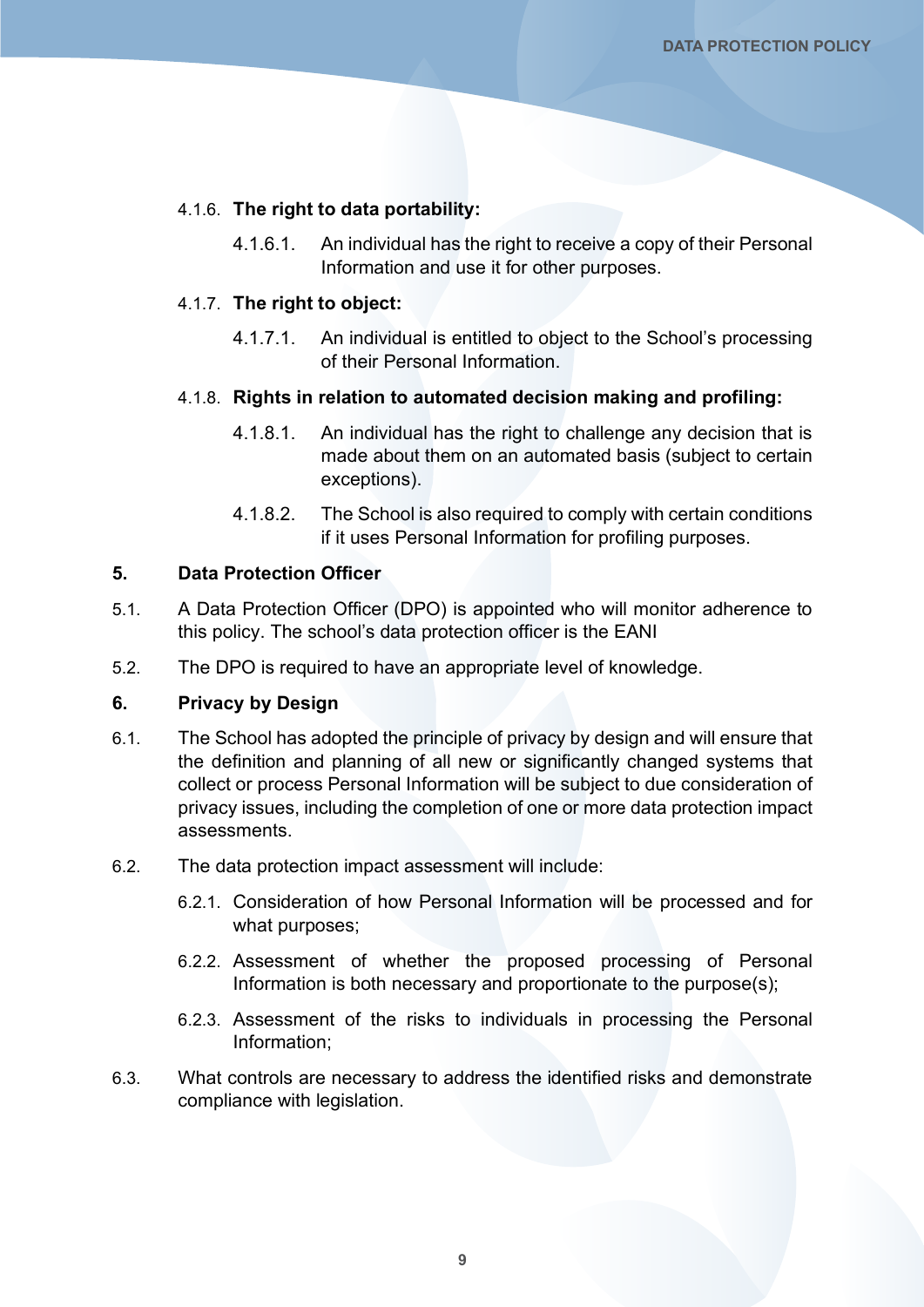- 6.4. A data protection impact assessment is conducted by the Principal:
	- 6.4.1. On every business process periodically, at least once a year and more frequently where the amount and/or sensitivity of Personal Information processed, dictates so;
	- 6.4.2. As part of the project calendar admission requirements checklist;
	- 6.4.3. At every high-impact change, and/or at the request of the Data Protection Officer.

#### **7. Data Retention & Disposal**

- 7.1. The longer that Personal Information is retained, the higher the likelihood is of expiry date is stored together with that Personal Information. Retention expiration triggers are connected accidental disclosure, loss, theft and/or information growing stale.
- 7.2. Any Personal Information kept by the School is managed in accordance with the Department of Education Disposal of Records Schedule (https://www.education-ni.gov.uk/publications/disposal-records-schedule).

#### **8. Data Breach**

- 8.1. A data breach is any (potential) unintended loss of control over or loss of Personal Information within the School's environment. Preventing a data breach is the responsibility of all the School staff and its workforce.
- 8.2. Please refer to the School's Data Breach Management Procedure.

#### **9. Third-Party Services and Subcontracting**

The School may decide to contract with a third party for the collection, storage or processing of data, including Personal Information for examination boards, Child Protection, Social services and the PSNI

- 9.1. If the School decides to appoint a third party for the processing of Personal Information, this must be regulated in a written agreement in which the rights and duties of the School and of the subcontractor are specified. A subcontractor shall be selected that will guarantee the technological and organisational security measures required in this Policy, and provide sufficient guarantees with respect to the protection of the personal rights and the exercise of those rights.
- 9.2. The subcontractor is contractually obligated to process Personal Information only within the scope of the contract and the directions issued by the School.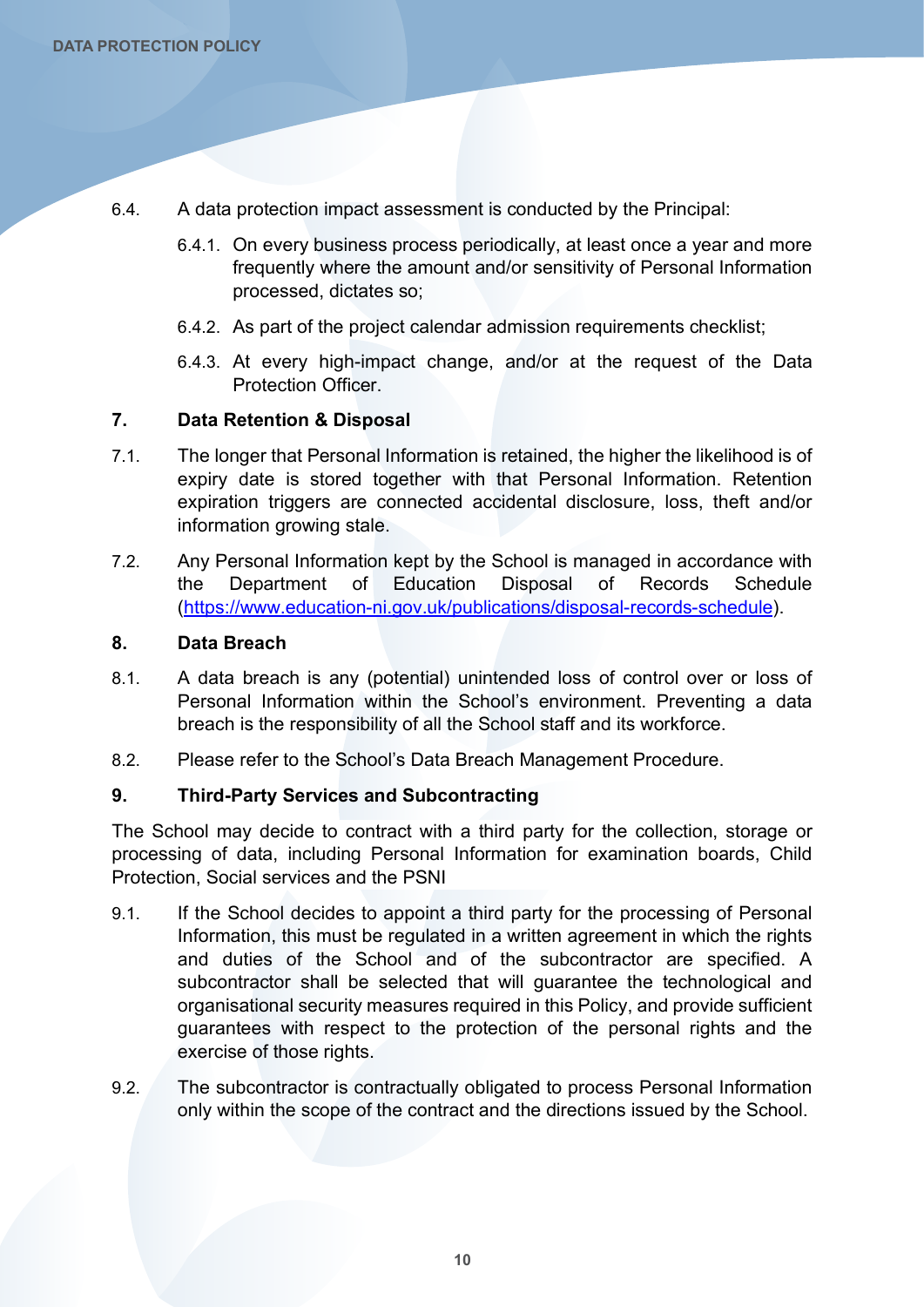#### **10. Complaints**

- 10.1. Complaints will be dealt with in line with the School's complaints policy which is available on the school website under Parent Information.
- 10.2. You have the right to make a complaint at any time to the Information Commissioner's Office (ICO), the UK supervisory authority for data protection issues. The ICO's details are as follows:

#### **The Information Commissioner's Office – Northern Ireland**

3rd Floor 14 Cromac Place, **Belfast** BT7 2JB

Telephone: 028 9027 8757 / 0303 123 1114 Email: ni@ico.org.uk

#### **11. Definitions**

**"consent"** is any freely given, specific and transparently, well-informed indication of the will of the individual, whereby the individual agrees that his or her Personal Information may be processed. Particular requirements about consent can arise from the respective national laws.

**"Personal Information"** (sometimes known as "personal data") means any information relating to an identified or identifiable natural person. An identifiable person is one who can be identified, directly or indirectly — in particular, by reference to an identification number or to one or more factors specific to his or her physical, physiological, mental, economic, cultural or social identity.

**"processing"** means obtaining, recording, organising, storing, amending, retrieving, disclosing and/or destroying information, or using or doing anything with Personal Information.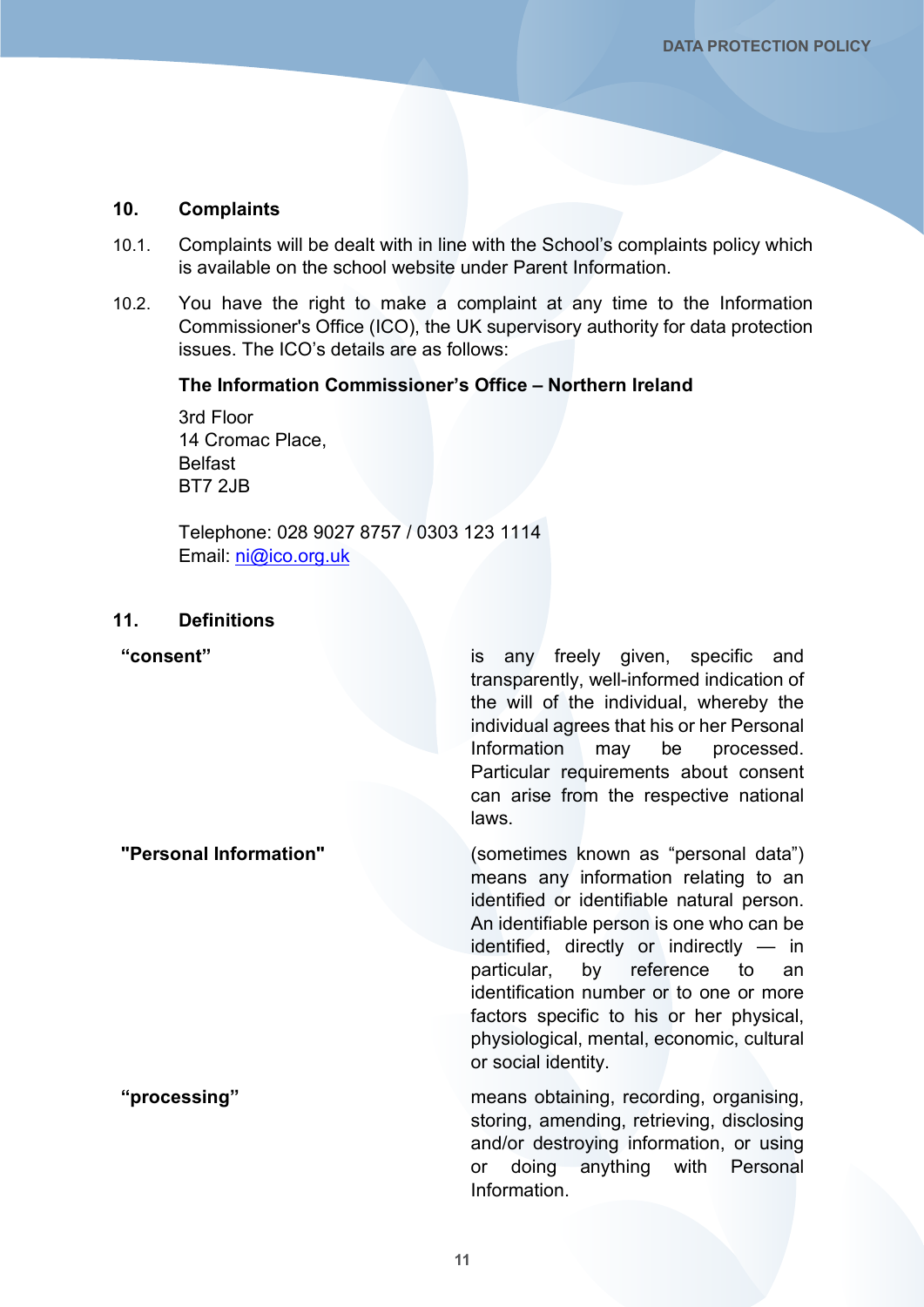**"Special Category Data"** (sometimes known as "sensitive personal data") means Personal Information that reveals racial or ethnic origin, political opinions, religious or philosophical beliefs, trade union membership, genetic and biometric data and the processing of data concerning health or sex life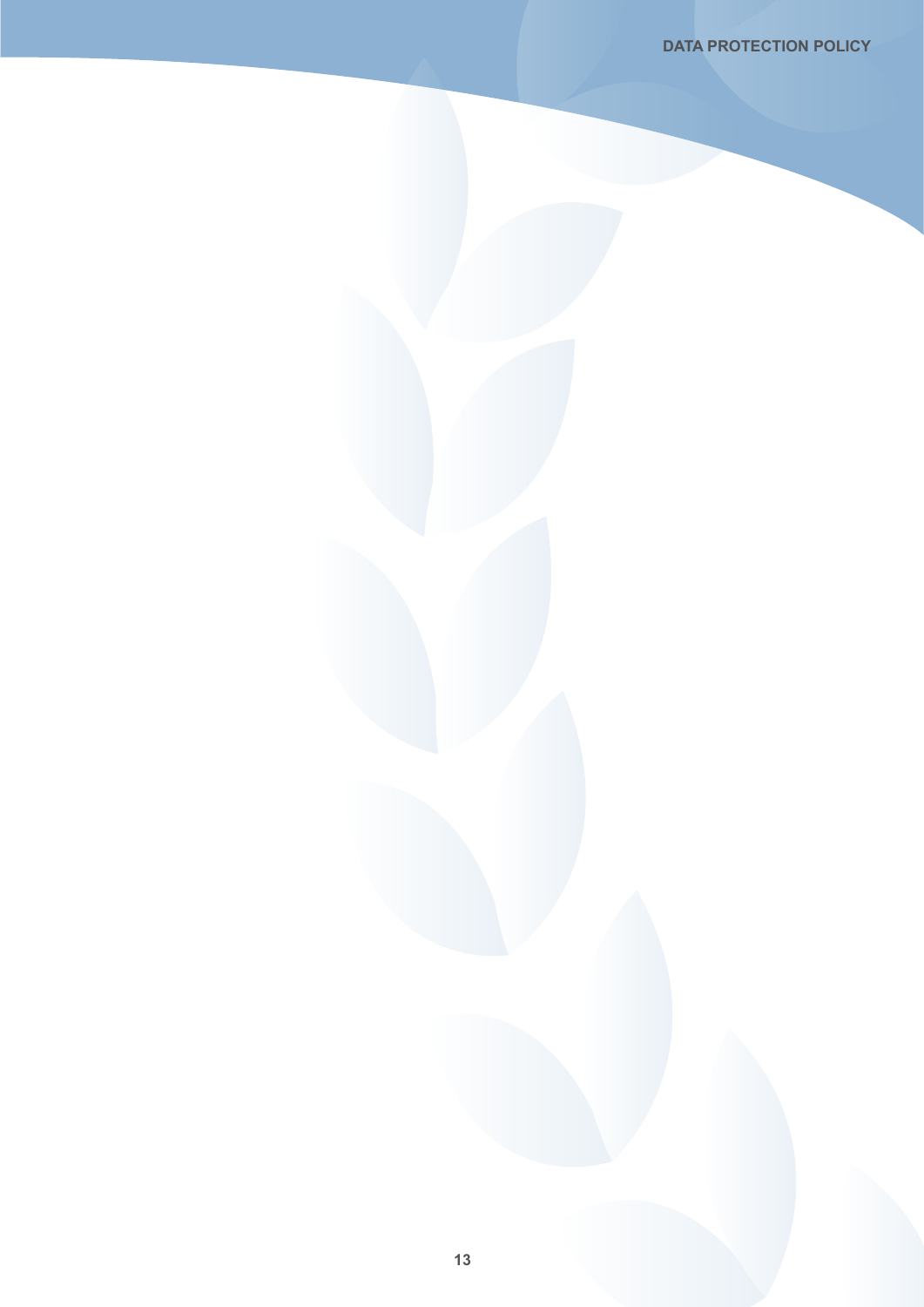| <b>Version</b> | Date    | <b>Revision</b><br><b>Author</b> | <b>Approved by governors</b> |
|----------------|---------|----------------------------------|------------------------------|
|                | 22/5/18 | Principal                        | Meeting held on 22 May 2018  |
|                |         |                                  |                              |